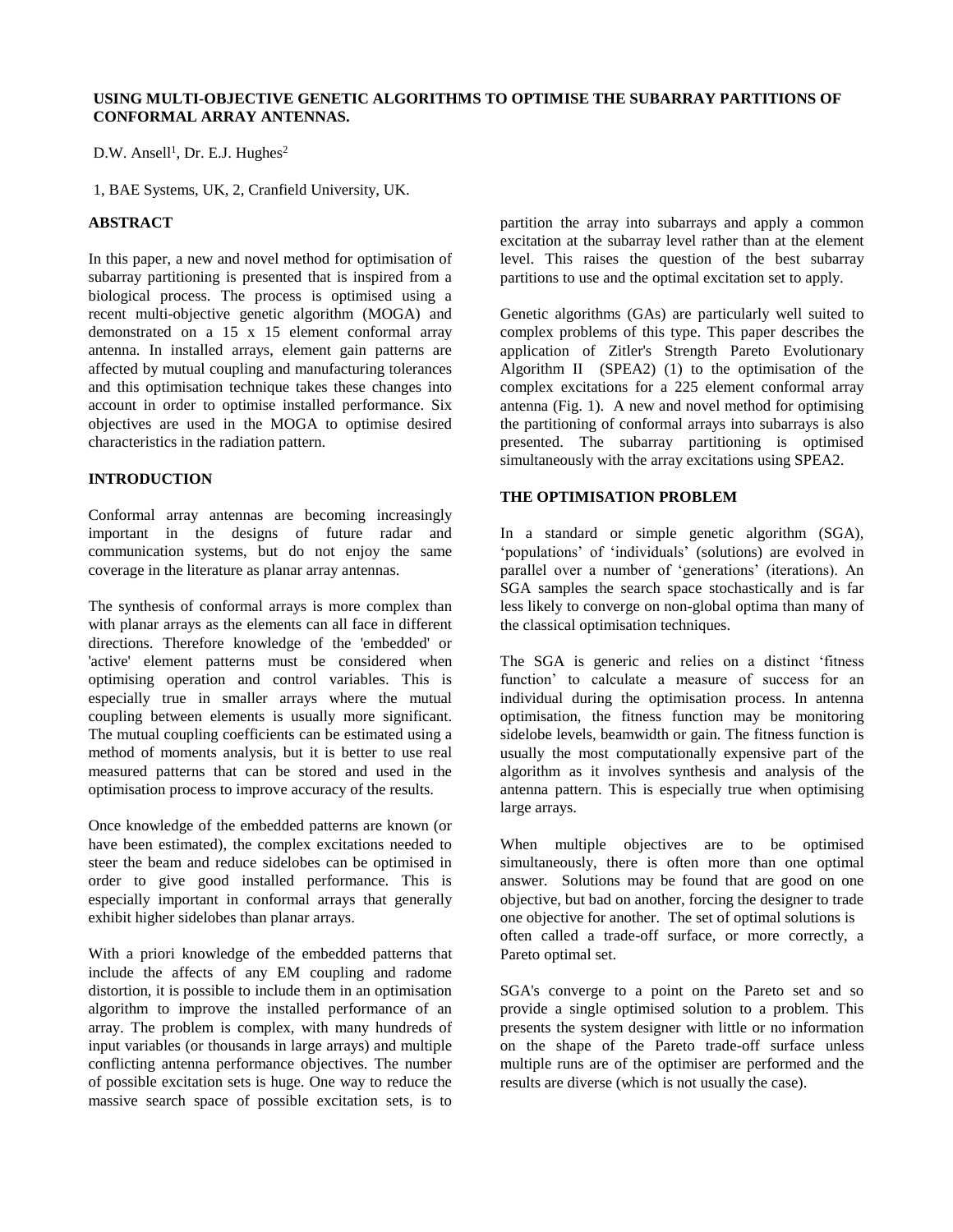When multiple objectives are evident in a problem, they must be combined in some way in a SGA in order to form a single objective. This is usually achieved by forming a (weighted) sum of objectives. When maximising a function, summing objectives can cause a SGA to oscillate around two or more maxima on the cost surface and leave concave regions of the Pareto set undisclosed.

Multi-objective Genetic Algorithms (MOGAs) however, carry only a marginal increase in processor overhead compared with SGA's and evolve a set of solutions to describe a diverse Pareto optimal set in objective space. In the case of antenna optimisation, the optimised trade-off surface delivered by the MOGA presents the designer with a choice of optimised operating points for the system. In theory, unlike a weighted SGA, all points on the surface described by the Pareto set could be found with a MOGA.

Antenna array excitation optimisation problems have very large search spaces due to the high numbers of elements and degrees (bits) of amplitude and phase control available. The use of subarrays reduces the number of the excitation values needed as a single excitation can be applied at the subarray rather than element level.

The method described below for finding optimal subarray partitions and excitation sets for good antenna array performance is one of effective genotypic representation in the evolutionary algorithm.

In a real array, in order to optimise beampattern performance to the highest possible degree, the subarray partitioning and excitations must be optimised simultaneously, taking into account the actual embedded gain patterns for each element. The method for performing this optimisation is described below and demonstrated on a conformal array antenna (Fig. 1).

#### **LITERATURE**

There are relatively few papers published concerning optimisation of subarrays using GA or EA techniques. Wang et al (2), proposed a GA method for the optimisation of seismic array subarray configuration. In their paper, the SNR performance of a 20 element array with inter-element spacing of 2.5km was optimised using a SGA. The algorithm formed simple subarrays by switching off certain elements in the array.

Haupt applied a GA to pre-defined subarrays and found optimum excitation tapers to apply to the subarrays with encouraging results (3). More recently, López et al (4) optimised linear array partitions and weights using a SGA.



*Figure 1. Conformal Array Geometry. This is the testcase 225 (15 x 15) element array under optimisation. The lines projecting from the rear of the elements illustrate the pointing angle of each element. Array element spacing is 0.5λ in a 7 GHz system.*

## **SUBARRAY PARTITIONING METHOD**

The method presented in this work for partitioning the antenna array into subarrays was inspired by the biological process of cell division. Single celled organisms such as amoebas, divide into two new cells by a process known as binary fission. The cells have to grow before they can divide, and so the speed with which they grow, to some extent determines their division rate. If we place together *N* live cells (each with a different growth rate) and observe their numbers over time, the twodimensional area occupied by each cell type will grow and form a 'footprint' below each cell type. This footprint will be unique in shape and area. The shape of the footprint is determined by the initial starting location of each 'seed' cell, the growth rate (cell division) rate for each cell and the initial position of each new cell formed. It is this biological process that has been modelled to represent the division of array elements into subarrays.

To demonstrate this method, consider a simple 9 x 9 element planar array. We initially form a 9 x 9 grid which represents the possible element locations in the array. The first step is to temporarily divide this grid into the required number of subarray partitions.

We then choose nine divisions and randomly place four seed 'cells' in each of the partitions (Fig. 2). The number of cells need not be fixed at four and can be varied by the user or by the optimisation process. The partitions are then discarded.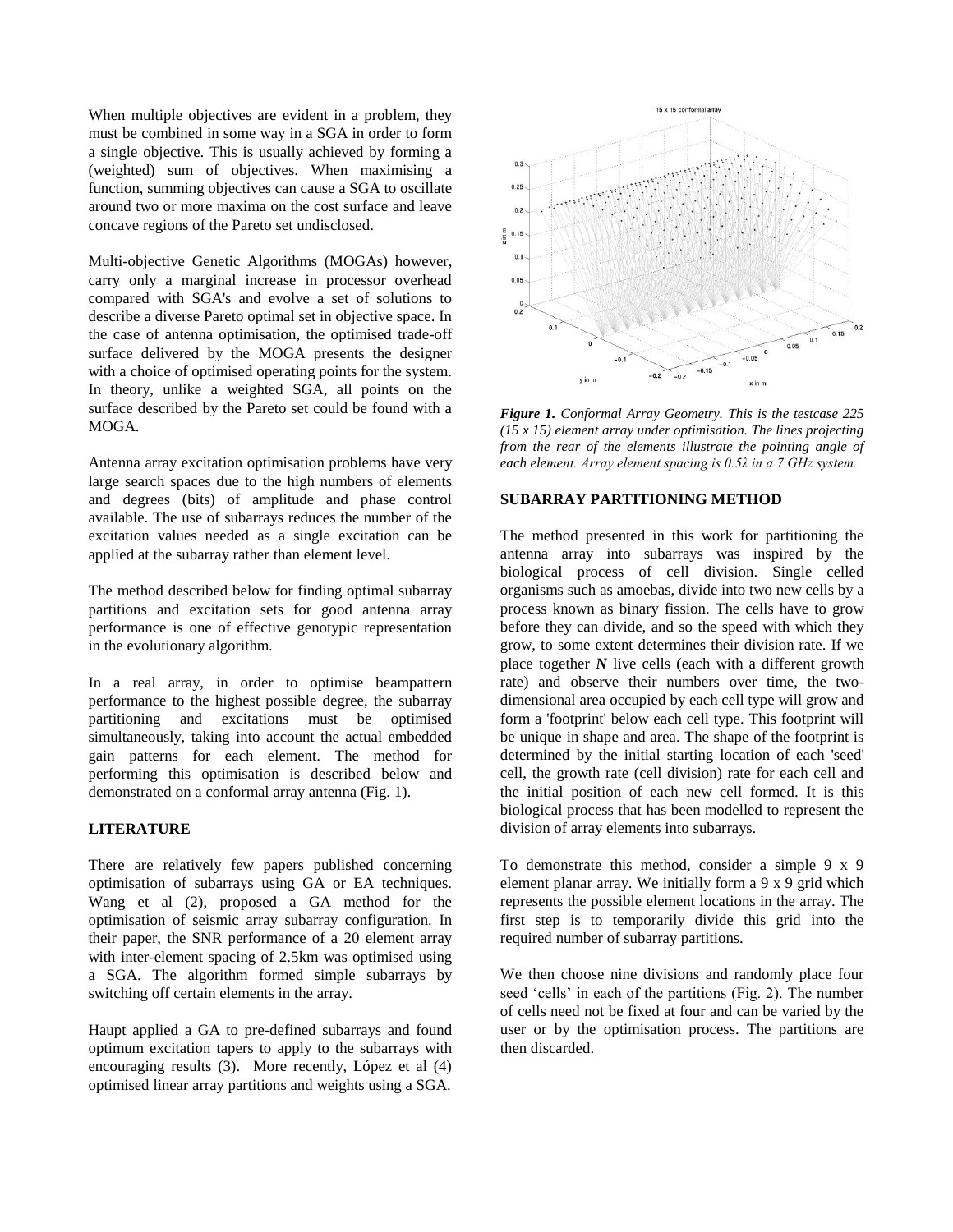

*Figure 2. Initial subarray seeds.*

We then randomly create an array of growth rate variables *R*<sub>cell</sub>, where  $0 \le R_{cell} = 1$ . A final array *P*<sub>cell</sub> is created in memory that acts as the trigger for cell reproduction. Initially  $P$  is set to zero and each value in  $P$  refers to the corresponding element located on the grid.

The pseudo code to describe this process is given by:

```
While array is not full:
  T = T + 1
  For all existing cells 
    P_{cell} = P_{cell} + R_{cell}If Pcell > 1
      Form new cell of same type, placing 
      new cell at nearest available 
      orthogonal grid position.
   End If
  End For
End While
```
Each loop of the code represents one time period, T, during which the existing cells have time to 'grow'. Once they have reached a trigger size (as stored in  $P_{cell}$ ) they divide. Each new cell formed occupies the first available grid position in a north, west, east and then south order.

Although the grid is planar, the grid positions can easily represent conformal array element locations and so is suitable for both classes of antenna.

### **MULTI-OBJECTIVE SUBARRAY AND RADIATION PATTERN OPTIMISATION**

To generate an entire array excitation set for the 15 x 15 array, including the 15 subarray partitions, 270 variables need to be optimised by the MOGA. This are broken down as:

- 15 x amplitude variables,
- 15 x initial seed location variables,
- 225 (15 x 15) x growth-rate variables.

In order to apply the MOGA, we have to represent a solution to our problem using a genotypic representation of the variables (a chromosome encoding scheme).

The genotypic encoding schemes used to represent the above variables had to be resistant to the genetic operators of crossover and mutation; that means they must produce valid chromosomes after these operations have occurred.

Three real-valued chromosomes were used to represent a solution. The first *ch1*, was used to represent the amplitude values. The second *ch2* encoded the initial seed locations and finally *ch3* contained the growth-rate variables.

## **GENERATION OF UNIQUE ELEMENT GAIN PATTERNS**

For this theoretical study, unique randomised element gain patterns were generated and stored in a look-up table for use in the optimisation process. The gain patterns were generated by starting with a theoretical cosine pattern and then distorting at different angles by randomly attenuating the gain. The randomised plots were then 'smoothed' by calculating a polynomial approximation to each one. The polynomial approximation curve served as the unique gain patterns. When optimising the installed performance of a real system, the gain patterns would first have to be measured or estimated for use in the optimisation process.

## **CONFORMAL ARRAY SYNTHESIS**

In order to determine the success of a solution (defined by one set of chromosomes), it is necessary to model the far field pattern of the antenna. The far field radiation pattern<br>of the conformal array was calculated using:<br> $F(\theta, \phi) = \sum_{n=1}^{N} a_n \exp(j\alpha_n) \exp[jk(x_n \sin \theta \cos \phi + y_n \sin \theta \sin \phi + z_n \cos \theta)].$  *FE<sub>n</sub>*( $\theta_i, \phi_i$ ) of the conformal array was calculated using:

$$
F(\theta, \phi) = \sum_{n=1}^{N} a_n \exp(j\alpha_n) \exp[jk(x_n \sin \theta \cos \phi + y_n \sin \theta \sin \phi + z_n \cos \theta)]. F E_n(\theta_i, \phi_i)
$$
\n
$$
\text{(Eq. 1)}
$$

The steering phase required to steer the beam to  $\theta$ <sub>o</sub>, $\phi$ <sub>o</sub> was calculated using:

$$
\alpha_n = -k[x_n \sin(\theta_o - \theta_n) \cos(\phi_o - \phi_n) + y_n \sin(\theta_o - \theta_n) \sin(\phi_o - \phi_n) + z_n \cos(\theta_o - \theta_n)]
$$
\n(Eq. 2)

The multiple objectives used in the MOGA were chosen to characterise important defining features of the radiation pattern. The first fitness measure *f1*, measured mainlobe gain and was encoded for maximisation, while *f2* measured the maximum sidelobe level (minimisation). The third, *f3*, measured the maximum sidelobe level within  $\pm 40^{\circ}$  of the mainlobe (minimisation). Both the azimuth and elevation beamwidths were measured and stored as *f4* and *f5* (both minimisation), with the magnitude of the difference between them being stored as another objective *f6* (minimisation) - this encouraged solutions to form with equal az. and el. beamwidths.

SPEA2 was chosen for this task as it is not limited by the number of objectives or input variables and in trials on